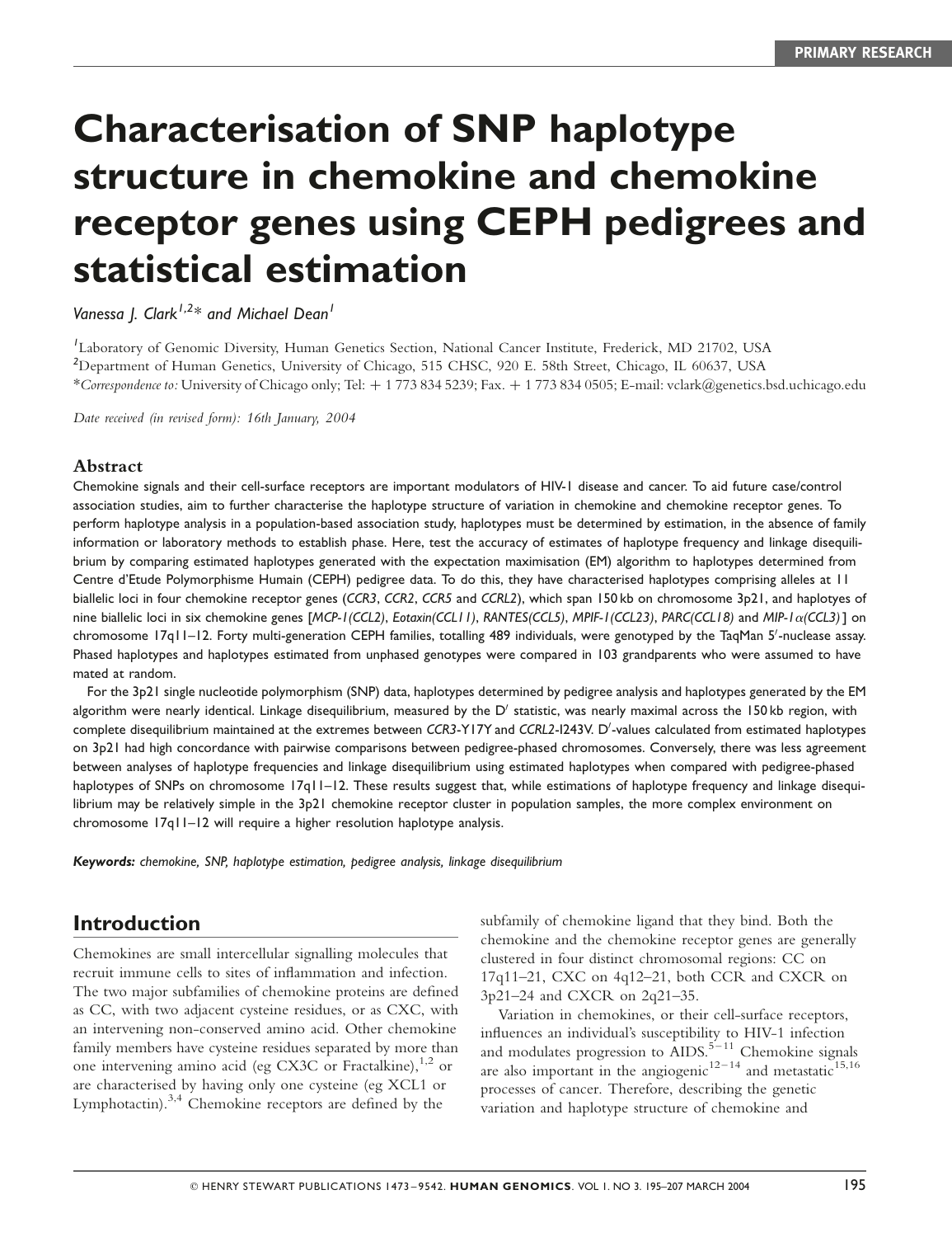chemokine receptor gene clusters is necessary for further disease association analyses of these candidate genes.

The focus of the present analysis is to describe the structure of multi-single nucleotide polymorphism (SNP) haplotypes in chemokine genes on chromosome 17q11–12 and chemokine receptor genes on chromosome 3p21 in Centre d'Etude Polymorphisme Humain (CEPH) pedigrees  $(n = 489)$ . Secondary to this goal is to use the empirically phased haplotypes to determine the accuracy of estimated measures of haplotype frequencies and linkage disequilibrium using the subset of CEPH grandparents  $(n = 103)$ .

## Samples and methods

#### Study samples

SNP screening and validation were performed using two population panels: a 16-individual panel (four European-Americans, four African-Americans, four Chinese and four self-identified Hispanic-Americans) and an 88-individual panel (30 African-Americans, 34 European-Americans and 24 Hispanics). Forty multi-generation CEPH families, a total of 489 individuals, were genotyped for 23 SNPs scattered over two gene clusters: CC-chemokines on 17q11–12 and CCchemokine receptors on 3p21 (see Table 1). Genotype data from a subsample of 103 unrelated grandparents were used for comparative haplotype analyses. The use of all anonymous DNA samples was either reviewed by the NIH Internal Review Board or determined 'exempt' from review.

### Chemokine and chemokine receptor SNPs

Conditions for SNP detection in the CCR2 promoter. Four of the 23 SNPs included in the haplotype analysis (Table 1) have not previously been reported and were discovered by direct sequencing. Three kilobases of the CCR2 promoter region were amplified using the Invitrogen Platinum Taq<sup> $m$ </sup> kit in a panel of 16 individuals (32 chromosomes), including four European-Americans, four African-Americans, four Chinese and four Hispanic-Americans (self-identified). For 100 mL polymerase chain reactions (PCRs), 200 nM deoxyribonucleotide triphosphates (dNTPs), 200 nM of each primer, 400 nM MgSO<sub>4</sub>, 10 µL of 10  $\times$  Platinum Taq<sup>™</sup> buffer and 1  $\mu$ L Platinum Taq<sup>TM</sup> were mixed with approximately 100 ng of genomic DNA. Primer sequences for the 3 kb product were as follows: 5'-TCATCTGCTTCTTAATTGCCTTCAG-3' (forward) and 5'-CAGGGTTTCTCTAACATCTCCTGGT- $3'$  (reverse). PCR was performed in a PE Biosystems 9700 ThermoCycler with long-range PCR conditions recommended for Platinum Taq<sup>rM</sup>.

Sequencing was performed on a 3 kb segment at intervals of  $400-500$  kb with internal primers using the BigDye<sup>TM</sup> (Applied Biosystems) cycle sequencing kit with some modifications. Sequencing reactions were performed as follows: 15–30 ng of purified product was added to  $10 \mu$ L reaction solution, which

included  $2 \mu L$  of BigDye<sup>TM</sup> mix, 1  $\mu L$  of standard 5  $\times$  dilution buffer,  $1.1 \mu L$  of  $0.5 \mu M$  primer stock and double-distilled water ( $ddH<sub>2</sub>O$ ) for the remaining volume. Reactions were cycled in a PE Biosystems 9700 thermo cycler under the following conditions:  $95^{\circ}$ C for five minutes, and 30 cycles of 95 $\rm ^{o}C$  for 30 seconds, 50 $\rm ^{o}C$  for ten seconds and 60 $\rm ^{o}C$  for four minutes. All individuals were sequenced for the entire 3 kb in both forward and reverse directions on an ABI 3700 capillary sequencer. Sequence trace files were analysed by the Phred/  $Phrap/Consed$  system,  $17-20$  and PolyPhred was used to detect putative SNPs.<sup>21</sup>

Eight SNPs ( $-5983$  G/A,  $-5047$  G/T,  $-4866$  G/C,  $-4599$  T/G,  $-4419$  C/T,  $-4338$  A/T,  $-3433$  T/C and  $-3232$  C/T) were confirmed by visual inspection of the CCR2 promoter sequence of the 16-individual screening panel. Five of these SNPs ( $-5983$  G/A,  $-5047$  G/T,  $-4866$ G/C,  $-4599$  T/G and  $-3433$  T/C) were validated by direct sequencing in a larger sample set that comprised 88 individuals from three populations: 30 African-Americans, 34 European-Americans and 24 self-described Hispanics. The other three SNPs were not validated in the larger sample set, as they are in nearly complete linkage disequilibrium with at least one of the five SNPs chosen for further study. Four of the five validated SNPs listed in Table 1 ( $-5983$  G/A,  $-5047$  G/T,  $-4866$  G/C and  $-3433$  T/C) were successfully optimised for 5'-nuclease assays.

Conditions for screening putative SNPs. The remaining 19 SNPs listed in Table 1 were previously characterised in this laboratory by denaturing high performance liquid chromatography (dHPLC) or single-stranded conformation polymorphism (SSCP) analysis, or were taken from published works or public databases. Flanking primers were designed for a total of 22 polymorphisms from  $dbSNP<sup>22</sup>$  using Primer 3.0 from MIT, Cambridge, MA.<sup>23</sup> PCR was performed in  $25 \mu L$ scale reactions with the following components: 50 ng genomic DNA,  $3 \text{ mM } MgCl_2$ ,  $200 \text{ nM } dNTPs$ ,  $200 \text{ nM }$  of each primer, 1U TaqGold<sup>™</sup> (Applied Biosytems) and 2.5  $\mu$ L 10  $\times$ TaqGold<sup>TM</sup> Buffer. The cycling conditions (PE Biosystems 9700) for all reactions were as follows: a  $95^{\circ}$ C hold for ten minutes, then a touch-down cluster of 12 cycles ( $95^{\circ}$ C for 30 seconds,  $62-57^{\circ}$ C (decreasing by  $0.5^{\circ}$ C every cycle) for one minute and  $72^{\circ}$ C for 1 minute), a standard cluster of 30 cycles ( $95^{\circ}$ C for 30 seconds,  $57^{\circ}$ C for one minute and  $72^{\circ}$  for one minute) and a final  $72^{\circ}$ C hold for seven minutes. PCR products were purified using 10 U exonuclease 1 and 2 U shrimp alkaline phosphatase (SAP) enzymes under the protocol specified by the Washington University Sequencing Center.<sup>24</sup>

All purified reaction solutions were sequenced as follows:  $15-30$  ng of purified product was added to  $10 \mu$ L reaction solution, which included  $2 \mu L$  of BigDye<sup> $m$ </sup> mix, 1 $\mu L$  of standard  $5 \times$  dilution buffer, 1.1 µL of 0.5 µM primer stock and  $ddH<sub>2</sub>O$  for the remaining volume. Reactions were cycled in a PE Biosystems 9700 thermo cycler under the following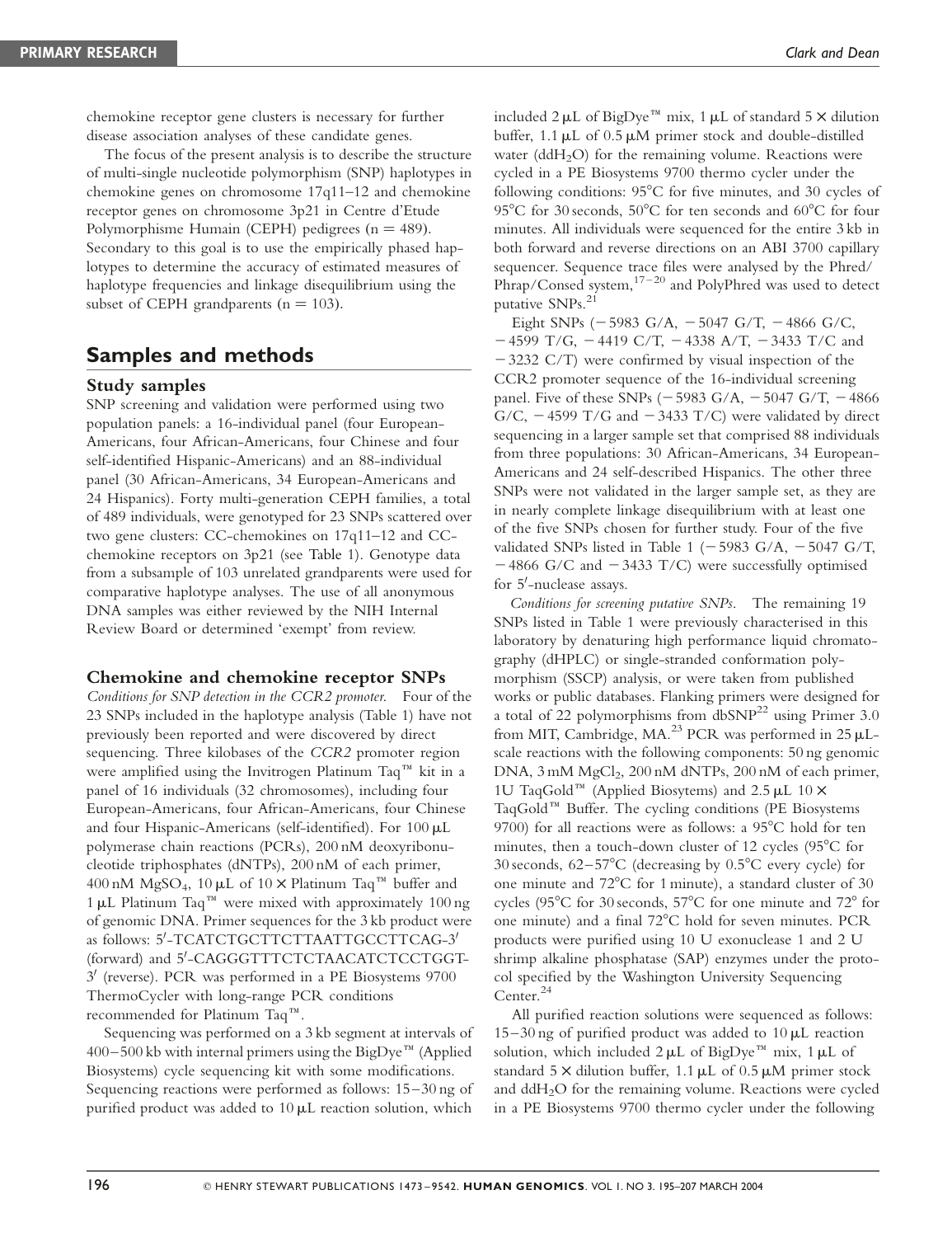|                            | Table 1. Biallelic loci typed in CEPH pedigrees |                             |                                  |                                  |                       |                    |                             |               |                             |
|----------------------------|-------------------------------------------------|-----------------------------|----------------------------------|----------------------------------|-----------------------|--------------------|-----------------------------|---------------|-----------------------------|
| position<br>Haplo-<br>type | Gene                                            | <b>NON</b><br>locus<br>link | <b>Nucleotide/AA</b><br>position | genbank<br>number<br><b>NCBI</b> | contig<br><b>NCBI</b> | position<br>Contig | dbSNP<br><b>NCBI</b><br>ss# | <b>Allele</b> | <b>CEPH GP</b><br>frequency |
| 3p21                       |                                                 |                             |                                  |                                  |                       |                    |                             |               |                             |
|                            | CCR3                                            | <b>1232</b>                 | YITY, A/G                        | NM_001837                        | NT_05827              | 3997337            | 4987053                     | ⋖             | 0.907                       |
|                            | CCR <sub>2</sub>                                | 23                          | 5983 G/A                         | U95626                           | NT_05827              | 4083672            |                             | U             |                             |
| 2                          | CCR <sub>2</sub>                                | 23                          | 5048 G/T                         | U95626                           | NT_05827              | 4084607            | 3918357                     | ပ             | 0.892                       |
|                            | CCR <sub>2</sub>                                | 23                          | $-4866$ C/G                      | U95626                           | NT_05827              | 4084789            | 3918370                     | $\cup$        |                             |
| $\sim$                     | CCR <sub>2</sub>                                | 23                          | $-3433$ T/C                      | U95626                           | NT_05827              | 4086222            | 3092964                     | $\vdash$      | 0.802                       |
| 4                          | CCR <sub>2</sub>                                | 23                          | <b>V64I, C/T</b>                 | NM_000647                        | NT_05827              | 4089845            | 1799864                     | $\cup$        | 0.898                       |
| 5                          | CCR <sub>2</sub>                                | 23                          | <b>NA, A/G</b>                   | NM_000647                        | NT_05827              | 4090435            | 1799865                     | $\prec$       | 0.696                       |
| $\bullet$                  | <b>CCR5</b>                                     | 1234                        | 208 C/A                          | NM_000579                        | NT_05827              | 4102477            | 2734648                     | U             | 0.631                       |
| $\overline{ }$             | <b>CCR5</b>                                     | 1234                        | 303 C/T                          | NM_000579                        | NT_05827              | 4102572            | 1866641                     | ပ             | 0.524                       |
| $\infty$                   | <b>CCR5</b>                                     | 1234                        | 676 T/C                          | NM_000579                        | NT_05827              | 4102945            | 1800023                     | $\prec$       | 0.631                       |
| $\sigma$                   | <b>CCR5</b>                                     | 1234                        | L55Q, T/A                        | NM_000579                        | NT_05827              | 4105194            | 1799863                     | $\vdash$      | 0.976                       |
| $\subseteq$                | <b>CCR5</b>                                     | <b>1234</b>                 | D32                              | NM_000579                        | NT_05827              |                    |                             | <b>NODEL</b>  | 0.905                       |
|                            | CCRL2                                           | 9034                        | 1243V, C/T                       | NM_003965                        | NT_05827              | 4140934            | 3204850                     | $\cup$        | 0.902                       |
|                            | CCRL2                                           | 9034                        | 1137 C/G                         | NM_003965                        | NT_05827              | 4141344            |                             | $\cup$        |                             |
| $17q11-12$                 |                                                 |                             |                                  |                                  |                       |                    |                             |               |                             |
|                            | MCP-I(CCL2)                                     | 6347                        | 362 C/G                          | M37719                           | NT_010799             | 7315787            | 2857656                     | $\cup$        | 0.718                       |
| $\mathbf 2$                | EOTAXIN (CCLII)                                 | 6356                        | $-1382$ C/T                      | Z92709                           | NT_010799             | 7345226            | 4795895                     | $\cup$        | 0.777                       |
| $\sim$                     | RANTES (CCL5)                                   | 6352                        | $-8147$ A/G                      | NM_002985                        | NT_010799             | 8932972            |                             | ⋖             | 0.903                       |
| 4(1)                       | MPIF-I (CCL23)                                  | 6368                        | M106V, G/A                       | U85767                           | NT_010799             | 9074064            | 1003645                     | $\prec$       | 0.832                       |
| 5(2)                       | PARC (CCLI8)                                    | 6362                        | $-116$ CT                        | AB012113                         | NT_010799             | 9125397            | 2015086                     | $\cup$        | 0.662                       |
| 6(3)                       | PARC (CCLI8)                                    | 6362                        | 81 G/A                           | AB012113                         | NT_010799             | 9125563            | 2015070                     | U             | 0.97                        |
| 7(4)                       | PARC (CCLI8)                                    | 6362                        | 311 C/A                          | AB012113                         | NT_010799             | 9125793            | 2015052                     | ⋖             | 0.922                       |
| 8(5)                       | PARC (CCLI8)                                    | 6362                        | 6793 A/G                         | AB012113                         | NT_010799             | 9132275            | 14304                       | U             | 0.909                       |
| 9(6)                       | MIP-IA (CCL3)                                   | 6348                        | $-1541$ T/C                      | M23178                           | NT_010799             | 9152727            | 1634497                     | $\prec$       | 0.705                       |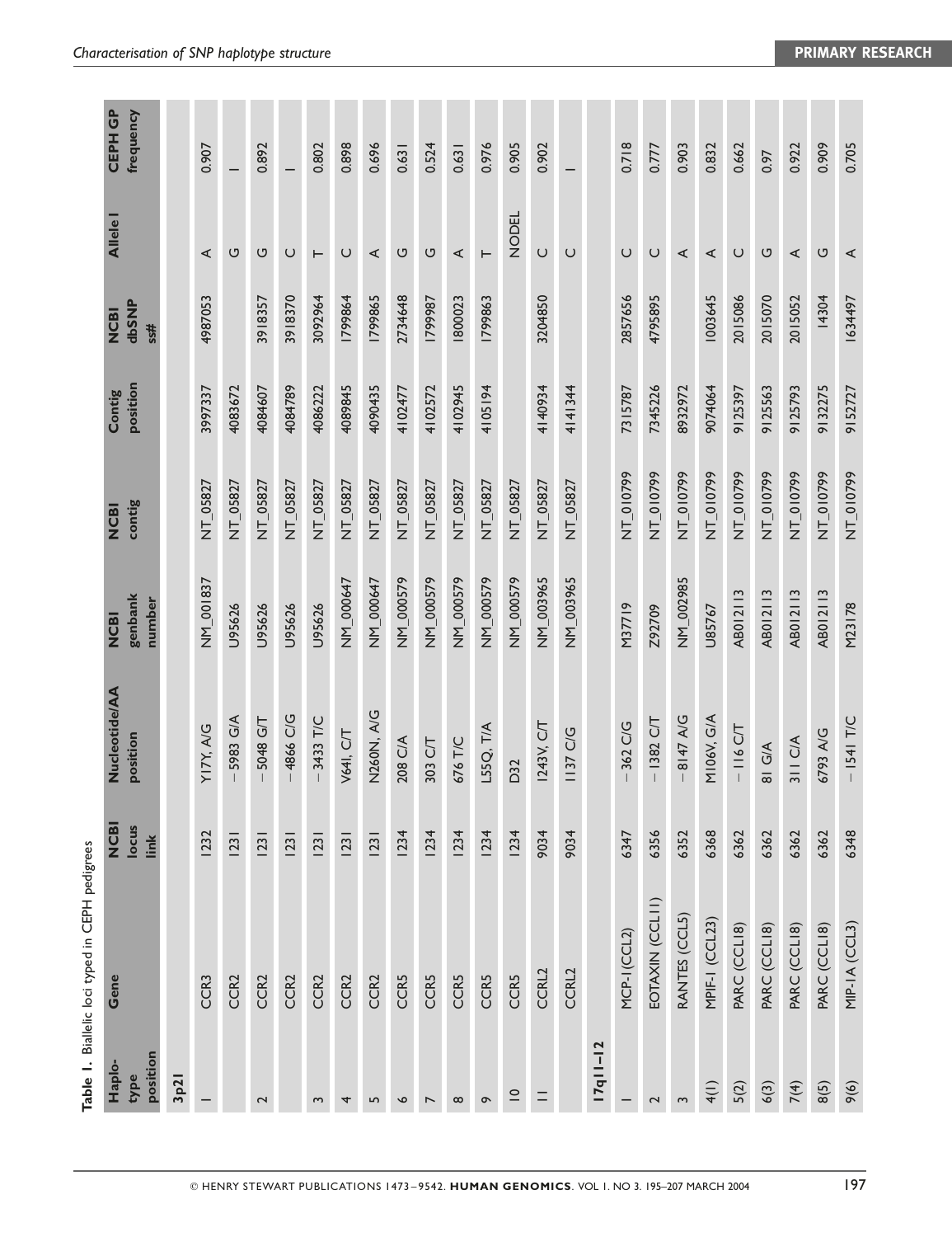conditions:  $95^{\circ}$ C for five minutes, and 30 cycles of  $95^{\circ}$ C for 30 seconds,  $50^{\circ}$ C for ten seconds, and  $60^{\circ}$ C for four minutes. Nine of the 22 primer pairs produced viable sequences and the SNPs were polymorphic in at least one of the 16-individual population panel. Those 'confirmed' SNPs were further characterised by either sequencing or genotyping in the larger sample of 88 individuals (data not shown).

## SNP genotyping

All 23 SNPs were genotyped using the 5'-nuclease assay under a set of universal assay conditions. Dual-labelled TaqMan<sup>™</sup> (Applied Biosystems) probes, standard, Turbo and Minor-Groove Binding (MGB) chemistries were designed using Primer Express<sup>™</sup> (Applied Biosystems). Previous analysis of genotyping accuracy using the TaqMan method revealed 14 discordancies out of 1,165 duplicate genotype pairs, a 1.2 per cent error rate averaged over multiple TaqMan assays.<sup>25</sup> PCR conditions for genotyping (reaction components and cycling conditions), as described in Morin et al. (1999) and Clark et al. (2001), were used for all SNPs typed in this study.<sup>25,26</sup> PCR was performed in 96-well plates that included positive genotypic controls (for both homozygote states and the heterozygote state for each SNP) and reactions with no DNA as a negative control. All 5'-nuclease assay plates were read on the ABI 7700 Sequence Detector, and analysed using the 'dye components' feature of the SDS v1.6.3 or v1.7 software package (Applied Biosystems). Genotype determinations for each reaction were made manually by visual inspection of a scatter-plot of the data, with reference to the results of the genotype control samples. CEPH pedigree data for all 23 genotyping assays were checked for concordance with Mendelian inheritance using PEDCHECK.<sup>27</sup>

### Haplotype analysis

Haplotype phase was determined using the CYRILLIC II pedigree drawing software (Cherwell Scientific) to establish the inheritance of multi-locus genotypes. The algorithm developed by Guo and Thompson (1992) was used to determine whether the distribution of whole haplotypes in the CEPH grandparent sample  $(n = 103)$  deviates from Hardy– Weinberg proportions. $^{28}$  Significance is determined by an exact test, with a cut-off of  $p = 0.05$ . Haplotype states and frequencies on both chromosomes 3p21 and 17q11–12 were estimated in sets of unphased genotype data by MLOCUS,<sup>29,30</sup> which uses the expectation-maximization (EM) algorithm, $31$ a maximum-likelihood based method. A previously described three-step procedure to determine the most likely set of haplotypes to describe the genotype data was used here to analyse the haplotype states and frequencies for all datasets.<sup>32</sup> Haplotype blocks on 3p21 were assessed using HaploBlock-Finder, $33$  which performs the four-gamete test (FGT) between each pairwise SNP to identify past recombination events.<sup>34</sup> The minimum-D' method<sup>35,36</sup> (with minimum  $D' = 0.80$ )

was also used to assess haplotype block structure in the 150 kb region of 3p21.

## Validation of haplotype estimation

Haplotype frequencies are determined by direct counting of whole chromosomes in the grandparents after haplotypes are established by pedigree analysis. Haplotypes were estimated using MLOCUS with unphased genotype data from these same individuals. Comparisons of the two methods were performed with genotype data from two regions: the chemokine cluster (six genes) on chromosome 17q11–12 and the chemokine receptor cluster (four genes) on chromosome 3p21. For the 17q11–12 data, two analyses were performed: one included all nine SNPs typed in all six genes arrayed over 2 Mb, and the other included only six of these SNPs in the 77 kb 'core' region of three genes (MPIF-1, PARC, MIP-1a) on 17q11–12. The analysis of the 3p21 chemokine receptor genes included 14 SNPs arrayed over 150 kb.

The  $I_F$  and  $I_H$  algorithm performance indices suggested by Excoffier and Slatkin (1995) were used to quantitatively evaluate the estimation results in the CEPH grandparents.<sup>37</sup> The  $I_H$ index evaluates the performance of the algorithm to identify the actual haplotypes, and the  $I_F$  statistic examines how close the estimated frequencies are to the pedigree haplotype frequencies.  $I_H$  and  $I_F$  values were calculated using only those haplotypes above the threshold frequency (1/2n). A mean squared error (MSE) statistic was also used to compare the estimated haplotype frequencies to the pedigree-derived frequencies.<sup>38</sup> To determine whether omitting those grandparents who could not be phased from the analysis generates skewed pedigree-derived haplotype frequencies, MLOCUS haplotype estimations of the total sample  $(n = 103)$  were compared to the 'phased-only' sample using the above-described performance indices.

## Estimating linkage disequilibrium in population data

 $D'$  statistics were calculated with phased haplotypes derived from pedigree analysis with DnaSP (v3.53).<sup>39</sup> Linkage disequilibrium estimates generated by haplotypes determined by pedigree analysis in the CEPH grandparents were compared with those estimates calculated from MLOCUS reconstructed haplotypes in the same datasets. PAIRWISE was used to estimate linkage disequilibrium from the estimated haplotypes generated by MLOCUS.<sup>30</sup> PAIRWISE generates Lewontin's normalised  $D'$  statistic<sup>40</sup> and the p-value determined from an exact test of association between all pairs of polymorphic loci in the dataset.

## Results

## Haplotype analysis of 3p21 SNPs

To determine the haplotype structure of SNPs in the 3p21 region, we typed 14 polymorphisms in the CEPH pedigrees.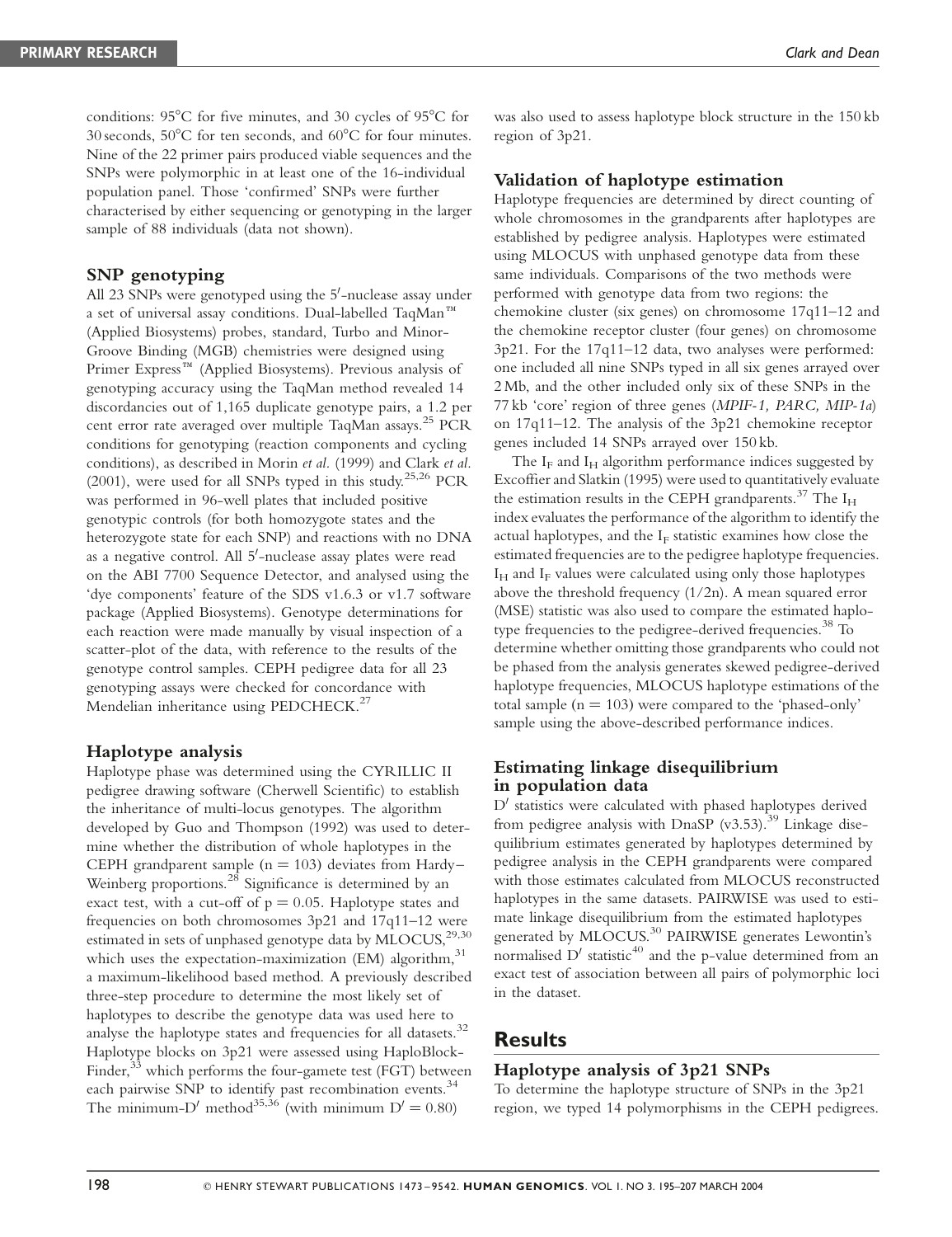Eleven of the 14 SNPs were polymorphic and none of these SNPs deviated from Hardy–Weinberg equilibrium (HWE) at the  $p = 0.05$  significance level. Haplotype phase was established for every grandparent in the sample  $(n = 103)$ . Haplotype frequencies were then determined by direct counting of whole haplotypes (Table 2). Nine haplotypes explained nearly all of the variation (98 per cent) in the CEPH grandparents. The remaining 2 per cent is composed of two haplotypes that occur only once.

The diplotypes, or multi-locus genotypes, were also counted in the CEPH grandparent sample. The diplotype combination of haplotypes 1 and 3 was the most frequent in the sample, at 13 per cent. In the CEPH grandparent sample, the 3p21 haplotypes were in HWE, as the randomisation test of the distribution of diplotypes yielded a non-significant p-value of 0.2708. When analysed individually, the 11 polymorphisms demonstrated no deviations from HWE in the CEPH grandparent sample.

Both haplotype block tests, the FGT and the minimal-D' method (set to the default of a minimum  $D' = 0.80$ ), found a break between CCR2-N260N and CCR5-208. This indicates a past recombination event somewhere in the 20 kb between CCR2 and CCR5. The pedigee haplotypes support this, as although there was no direct observation of a recombination event in the pedigree data, one haplotype (11112121211121) appeared to be a recombinant of haplotypes 4 (211111121211121) and 7 (11112121111111).

#### Haplotype analysis of 17q11-12 SNPs

To characterise the chemokine loci on chromosome 17, haplotype analysis was performed using all nine SNPs (over a 2 Mb region), as well as a subset of six SNPs arrayed over the 73 kb region, which includes MPIF-1, PARC and MIP-1a. Conclusive phase was established for only 87 individuals of the 103 in the CEPH grandparent sample for nine-SNP haplotypes. A total of 70 per cent of the variation of the total sample  $(n = 103)$  was explained by 14 haplotypes (of nine SNPs) (Table 3). The remaining portion included 11 doubleton haplotypes (found in two individuals), ten singletons (occured only once), as well as the 32 unphased chromosomes. When the analysis was reduced to six SNPs in the 73 kb region (Table 4), we were able to phase 96 grandparents by visual inspection of the pedigrees. Haplotype phase was not definitely assigned to seven of the 103 grandparents because two or more haplotype combinations could be inferred, given the diplotypes of their children or because of missing data. Eight six-SNP haplotypes explain 90 per cent of the variation in the CEPH grandparent sample ( $n = 103$ ), and 41 per cent of the total number of chromosomes carry the most common haplotype (1 1 1 1 1 1) (Table 3). The remaining 10 per cent of the total number of chromosomes  $(2n = 206)$  is comprised of two doubletons, two singletons and the 14 unphased chromosomes.

Diplotypes were assigned to all individuals for which phase was established ( $n = 96$ ) for the six SNPs in *MPIF-1*, PARC and MIP-1a. The most frequent diplotype combination

Table 2. Results from a comparison of pedigree-derived and estimated haplotype frequencies ( $n = 103$ ). The total similarity index ( $I_F$ ) and mean squared error (MSE) values are indicated at the bottom of the table. Haplotypes that are only present in MLOCUS estimates are denoted in italics. The haplotype number indicates the equivalent haplotype to those seven SNP haplotypes discussed in Clark et al. 2001.<sup>25</sup>

| <b>Haplotype</b><br>number | Haplotype        | <b>GP</b><br>count | <b>Pedigree</b><br>frequency | <b>MLOCUS</b><br>frequency | <b>Similarity</b><br>index | <b>MSE</b> |
|----------------------------|------------------|--------------------|------------------------------|----------------------------|----------------------------|------------|
|                            |                  | 60                 | 0.2913                       | 0.2936                     | 0.0024                     | 0.00001    |
| $\overline{2}$             | 1 1 1 1 222 111  | 39                 | 0.1893                       | 0.1909                     | 0.0015                     | 0.00000    |
| 3                          | 111212222111     | 35                 | 0.1699                       | 0.1719                     | 0.0020                     | 0.00000    |
| 5                          | 1 2 12 1111111   | 21                 | 0.1019                       | 0.1001                     | 0.0019                     | 0.00000    |
| $\overline{4}$             | 21111121211121   | 20                 | 0.0971                       | 0.0882                     | 0.0089                     | 0.00008    |
| 6                          | 1111111111211    | 8                  | 0.0874                       | 0.0919                     | 0.0045                     | 0.00002    |
| 8                          | 1111111112111    | 5                  | 0.0243                       | 0.0223                     | 0.0020                     | 0.00000    |
| 7                          | 11112121111111   | $\overline{4}$     | 0.0194                       | 0.0186                     | 0.0008                     | 0.00000    |
|                            | 11112121211121   | $\overline{2}$     | 0.0097                       | 0.0098                     | 0.0001                     | 0.00000    |
|                            | 11212122221111   | $\mathsf{I}$       | 0.0049                       | 0.0049                     | 0.0000                     | 0.00000    |
|                            | 1 1 1 12 2 1 1 1 | I                  | 0.0049                       | 0.0049                     | 0.0000                     | 0.00000    |
|                            | 11211211211111   | $\mathcal{O}$      | 0.0000                       | 0.0022                     | 0.0022                     | 0.00000    |
|                            |                  | 206                | 1.0000                       | 0.9993                     | 0.9869                     | 0.00001    |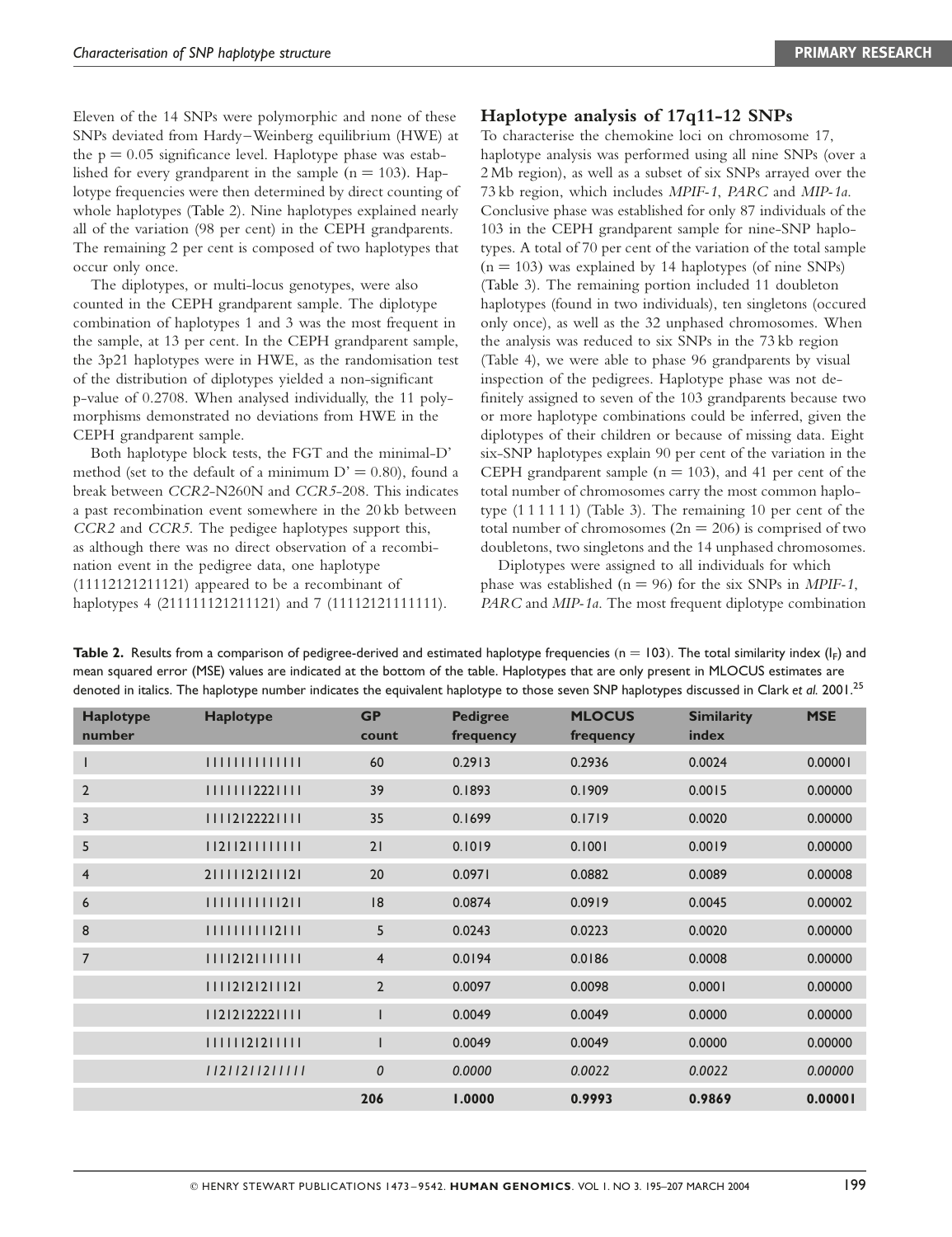| Table 3. Comparison of pedigree-phased haplotypes for nine SNPs over 2 Mb of 17q11-12 in Centre d'Etude Polymorphisme Humain          |
|---------------------------------------------------------------------------------------------------------------------------------------|
| (CEPH) grandparents ( $n = 87$ ) with MLOCUS estimates from unphased genotype data from these same individuals. The $I_F$ (similarity |
| index) and the mean squared error (MSE) for the two haplotype analyses are indicated at the bottom of the table. Those haplotypes     |
| present only in the MLOCUS analysis (less than 1 per cent frequency) are not included.                                                |

| <b>Haplotype</b> | <b>Count</b>            | <b>Frequency</b> | <b>MLOCUS</b> | <b>Similarity index</b> | <b>MSE</b> |
|------------------|-------------------------|------------------|---------------|-------------------------|------------|
| 111111111        | 36                      | 0.2069           | 0.2374        | 0.0305                  | 0.0009     |
| 22               | 22                      | 0.1264           | 0.1332        | 0.0067                  | 0.0000     |
| 121111111        | 9                       | 0.1092           | 0.1450        | 0.0358                  | 0.0013     |
| 21111111         | $\sqrt{8}$              | 0.1034           | 0.0631        | 0.0404                  | 0.0016     |
| 211111122        | 9                       | 0.0517           | 0.0605        | 0.0088                  | 0.0001     |
| 111211111        | 8                       | 0.0460           | 0.0245        | 0.0214                  | 0.0005     |
| 111111121        | 6                       | 0.0345           | 0.0341        | 0.0004                  | 0.0000     |
| 121122111        | 5                       | 0.0287           | 0.0145        | 0.0143                  | 0.0002     |
| 121111121        | $\overline{\mathbf{4}}$ | 0.0230           | 0.0198        | 0.0032                  | 0.0000     |
| 121211122        | $\mathsf{3}$            | 0.0172           | 0.0000        | 0.0172                  | 0.0003     |
| 211122111        | $\mathsf{3}$            | 0.0172           | 0.0315        | 0.0143                  | 0.0002     |
| 112111122        | 3                       | 0.0172           | 0.0168        | 0.0004                  | 0.0000     |
| 112111111        | 3                       | 0.0172           | 0.0196        | 0.0023                  | 0.0000     |
| 121111122        | 3                       | 0.0172           | 0.0209        | 0.0037                  | 0.0000     |
| 121211111        | $\mathbf 2$             | 0.0115           | 0.0051        | 0.0064                  | 0.0000     |
| 212111122        | $\mathbf 2$             | 0.0115           | 0.0000        | 0.0115                  | 0.0001     |
| 212111111        | $\mathbf 2$             | 0.0115           | 0.0345        | 0.0230                  | 0.0005     |
| 211221211        | $\mathbf 2$             | 0.0115           | 0.0165        | 0.0050                  | 0.0000     |
| 211111121        | $\mathbf 2$             | 0.0115           | 0.0088        | 0.0027                  | 0.0000     |
| 211211111        | $\mathbf 2$             | 0.0115           | 0.0218        | 0.0103                  | 0.0001     |
| 111121211        | $\mathbf 2$             | 0.0115           | 0.0000        | 0.0115                  | 0.0001     |
| 122211111        | $\mathbf 2$             | 0.0115           | 0.0113        | 0.0002                  | 0.0000     |
| 22               | $\mathbf 2$             | 0.0115           | 0.0000        | 0.0115                  | 0.0001     |
| 122111122        | $\mathbf 2$             | 0.0115           | 0.0000        | 0.0115                  | 0.0001     |
| 111211122        | $\overline{2}$          | 0.0115           | 0.0245        | 0.0130                  | 0.0002     |
| 111111112        | $\mathsf I$             | 0.0057           | 0.0000        | 0.0057                  | 0.0000     |
| 112211111        | $\mathsf I$             | 0.0057           | 0.0000        | 0.0057                  | 0.0000     |
| 121222111        | $\mathsf I$             | 0.0057           | 0.0000        | 0.0057                  | 0.0000     |
| 211211122        | $\mathsf I$             | 0.0057           | 0.0000        | 0.0057                  | 0.0000     |
| 111221211        | $\mathsf I$             | 0.0057           | 0.0000        | 0.0057                  | 0.0000     |
| 121111112        | $\sf I$                 | 0.0057           | 0.0066        | 0.0009                  | 0.0000     |

(continued)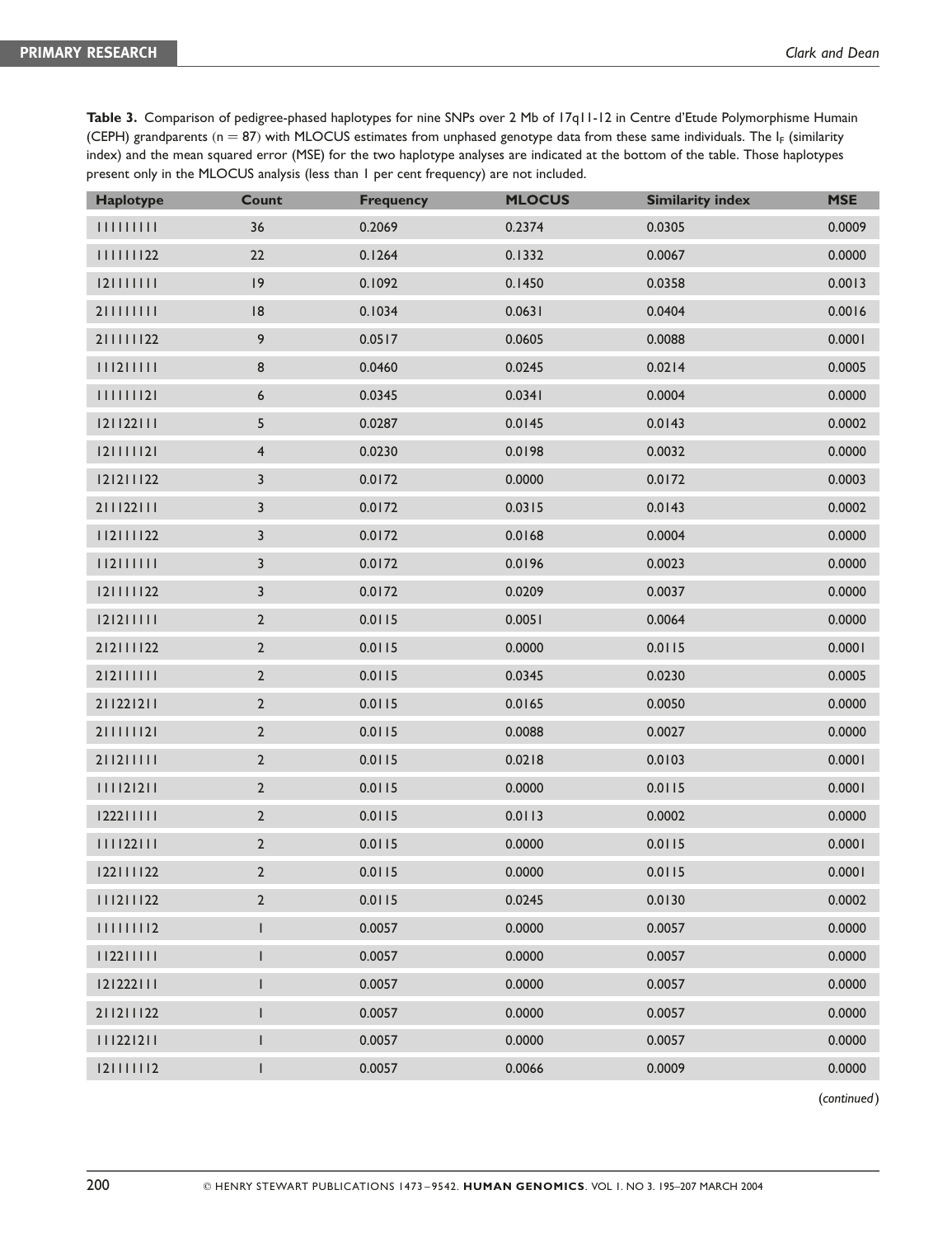| <b>Haplotype</b> | Count | <b>Frequency</b> | <b>MLOCUS</b> | <b>Similarity index</b> | <b>MSE</b> |
|------------------|-------|------------------|---------------|-------------------------|------------|
| 111222111        |       | 0.0057           | 0.0136        | 0.0078                  | 0.0001     |
| 122111111        |       | 0.0057           | 0.0000        | 0.0057                  | 0.0000     |
| 211122122        |       | 0.0057           | 0.0000        | 0.0057                  | 0.0000     |
| 111121212        |       | 0.0057           | 0.0000        | 0.0057                  | 0.0000     |
|                  | 174   | 1.0000           | 0.9636        | 0.8196                  | 0.0002     |

Table 3. Continued.

included haplotypes 1 and 2, at 28 per cent in the CEPH grandparents. There was no significant deviation from Hardy–Weinberg proportions for the six-SNP multi-site genotypes, with a randomisation p-value of 0.1102. When analysing the SNPs individually for HWE, one SNP — PARC  $(-116)$  — showed a significant deviation using a  $\chi^2$  test, at  $p = 0.012$ , which did not survive a Bonferroni multiple-test correction.

## Validation of the EM algorithm on 3p21 and 17q11–12

To validate the accuracy of the EM algorithm, we compared the pedigree-derived haplotypes to those estimated haplotypes generated by MLOCUS. The 3p21 haplotype distributions were nearly identical to the estimated frequencies (Table 2). The similarity  $(I_F)$  and identity  $(I_H)$  indices were calculated for haplotypes in the CEPH grandparent sample  $(n = 103)$  for 14 SNPs. For the 14 SNP haplotypes in 3p21, as indicated in the Table 2, the similarity index  $(I_F)$  was 0.9869. An  $I_F$  of 1.0 would indicate perfect concordance between the haplotype frequencies generated by the two methods. The identity index  $(I_H)$  for these data was exactly 1.0, as all haplotypes derived by pedigree analysis were present in the MLOCUS results. One estimated haplotype was dropped from the analysis, as it was below the frequency threshold of  $(1/2n = 0.004854)$ , as suggested by Excoffier and Slatkin (1995).<sup>37</sup> The MSE incorporates the overall difference in frequencies between actual (pedigree-derived) and estimated frequencies for all H haplotypes. The MSE for the 3p21 haplotypes was small (0.00001), which, again, indicates that the two frequency distributions are nearly identical.

As mentioned previously, phase could not be determined for the nine SNPs typed on chromosome 17q11–12 for all grandparents. Haplotype frequencies were determined, both by whole chromosome counting and by estimation, with data from 87 out of 103 individuals. The similarity index  $(I_F)$  for the distribution of frequencies for the 43 haplotypes (nine SNPs) in this region is 0.8196, as indicated in Table 3. The haplotype estimation yielded 24 haplotypes with frequencies over the threshold value  $(1/(2n) = 0.0057)$ , and missed 13 haplotypes that were present in the pedigree data. The  $I_H$ statistic for these data is 0.7457. The MSE for the nine-SNP

haplotypes is 0.0002, as indicated in Table 3. The EM algorithm also generated seven low frequency haplotypes (less than 1 per cent, not shown) that were not observed in the pedigree analysis. Constraining the MLOCUS analysis by removing these haplotypes did not significantly improve the MLE. This constrained analysis also resulted in the generation of other spurious low-frequency haplotypes, indicating that the EM algorithm could not effectively resolve haplotype phase for some individuals in the nine-SNP dataset.

Not surprisingly, paring the analysis down to the six SNPs in the 77 kb region that contains MPIF-1, PARC and MIP-1 $\alpha$ yields more accurate haplotype estimates. Ninety-six grandparents were included in this analysis, as phase could not be determined for seven of the 103 individuals in the total sample. As indicated in Table 4, the  $I_F$  statistic increased to 0.9491, and the  $I_H$  of 0.9167 is closer to perfect identity (1.0). The MSE is also closer to zero, at 0.0001.

## Comparisons of MLOCUS haplotype estimates for 17q11–12

Omitting the unphased chromosomes from the pedigree haplotype frequency calculation of the 17q11–12 SNPs is a potential source of bias, as those individuals for whom complete resolution is not possible may have a higher per site heterozygosity than randomly sampled individuals. Additionally, those 'unphasable' individuals may carry haplotypes that are not present in the phased portion of the sample. To test if using only the phased individuals generates skewed 'pedigree-derived' 17q11–12 haplotype frequencies, MLOCUS haplotype frequency estimates were generated from both the total dataset of unphased genotypes ( $n = 103$ , data not shown) and those genotypes only from the phased individuals  $n = 87$ , for the nine-SNP haplotypes (Table 3), and  $n = 96$ for the six-SNP haplotypes (Table 4). Comparisons of nine-SNP MLOCUS haplotypes (above 1 per cent frequency) from the whole sample  $(n = 103)$  and the phased sample  $(n = 87)$  yielded an I<sub>H</sub> of 0.9729, an I<sub>F</sub> of 0.9313 and an MSE of 0.00007. The same comparison performed on the six-SNP haplotypes yielded an  $I_H$  of 1, an  $I_F$  of 0.9838 and an MSE of 0.00002. One nine-SNP haplotype present in the total sample (at a frequency of 0.015) was missed in the 'phased-only' sample, while in the six-SNP analysis, both sets of genotypes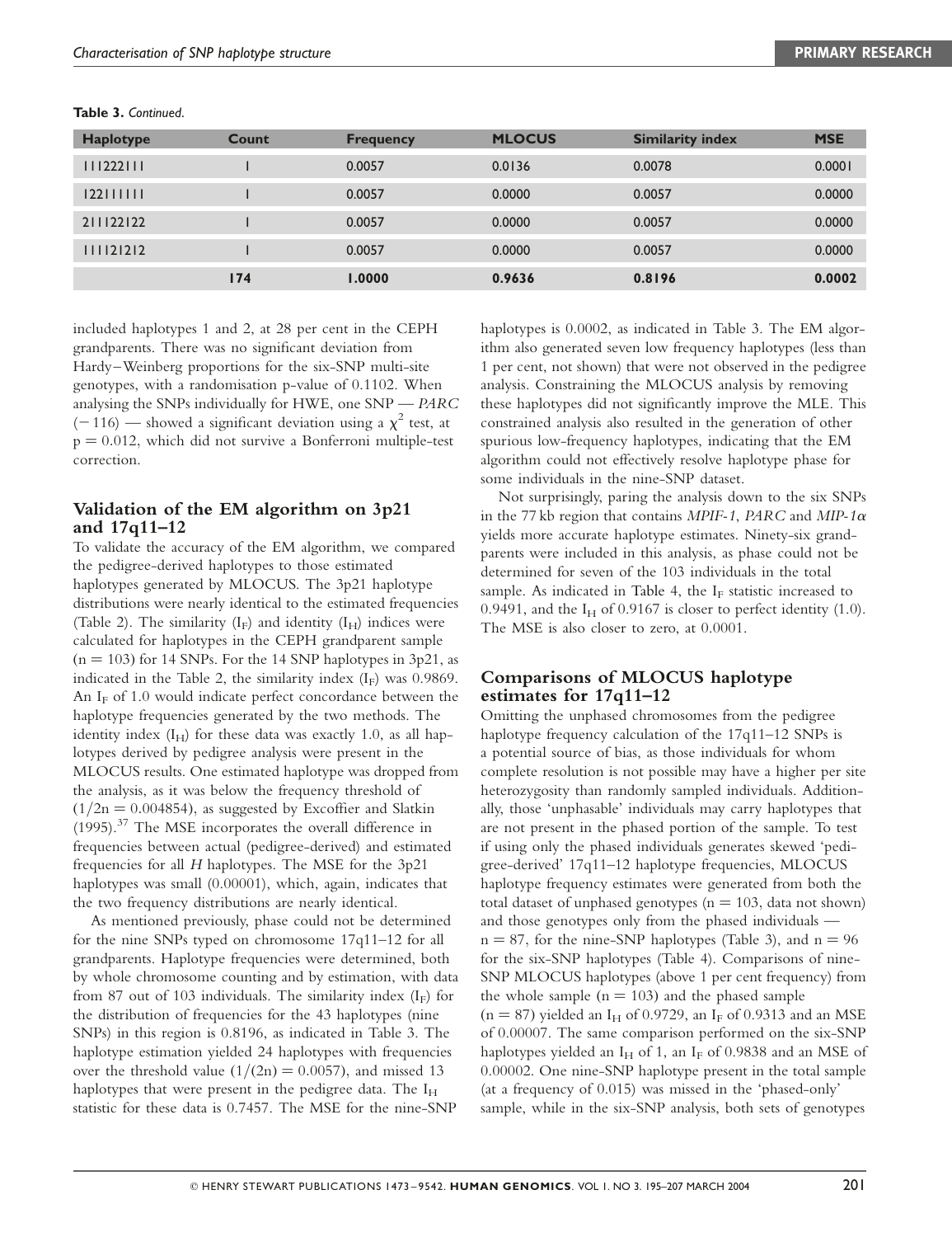| No.            | <b>HAPLOTYPE</b> | <b>GP</b> count  | <b>Frequency</b> | <b>MLOCUS</b> | <b>Similarity index</b> | <b>MSE</b> |
|----------------|------------------|------------------|------------------|---------------|-------------------------|------------|
| $\mathbf{I}$   | 111111           | 85               | 0.4427           | 0.4519        | 0.0092                  | 0.00008    |
| $\overline{2}$ | 111122           | 46               | 0.2396           | 0.2632        | 0.0236                  | 0.00056    |
| 3              | 211111           | 20               | 0.1042           | 0.0934        | 0.0108                  | 0.00012    |
| $\overline{4}$ | 111121           | 12               | 0.0625           | 0.0610        | 0.0015                  | 0.00000    |
| 5              | 122111           | $\overline{10}$  | 0.0521           | 0.0503        | 0.0018                  | 0.00000    |
| 6              | 211122           | 6                | 0.0313           | 0.0148        | 0.0164                  | 0.00027    |
| $\overline{7}$ | 221211           | $\overline{4}$   | 0.0208           | 0.0254        | 0.0045                  | 0.00002    |
| 8              | 111112           | 3                | 0.0156           | 0.0063        | 0.0093                  | 0.00009    |
| 9              | 121211           | $\overline{2}$   | 0.0104           | 0.0046        | 0.0058                  | 0.00003    |
| 0              | 222111           | $\overline{2}$   | 0.0104           | 0.0174        | 0.0070                  | 0.00005    |
| $\mathbf{H}$   | 121212           |                  | 0.0052           | 0.0065        | 0.0013                  | 0.00000    |
| 12             | 122122           |                  | 0.0052           | 0.0000        | 0.0052                  | 0.00003    |
| 13             | 211112           | $\boldsymbol{0}$ | 0.0000           | 0.0052        | 0.0052                  | 0.00003    |
|                |                  | 192              | 1.0000           | 1.0000        | 0.9491                  | 0.00010    |

Table 4. Comparison of MLOCUS estimated to pedigree-phased haplotypes ( $n = 96$ ) for six SNPs in 79 kb 'core' region of 17q11-12. Those haplotypes that are only present in the MLOCUS estimation results are denoted in italics.

generated identical haplotypes. The potential bias of removing the unphased grandparents from the haplotype analyses appears to be slight, as the index values indicate that the haplotype frequencies generated by the two datasets (the complete sample and the 'phased-only' sample) are very similar, particularly for the six-SNP haplotypes.

## Comparisons of methods to estimate linkage disequilibrium

Both phased haplotypes and unphased genotype data from the CEPH grandparents  $(n = 103)$  were used to estimate the extent of pairwise linkage disequilibrium (described by D') between SNPs in the chemokine receptor region on chromosome 3p21 and the chemokine cluster on chromosome  $17q11-12$ . The D' statistic (above the diagonal) and the measure of statistical significance (p-value) (below the diagonal) are presented for pairwise comparisons of the 11 polymorphic sites in 3p21 in Table 5. Negative values indicate that there is disequilibrium between opposite alleles at the two SNPs (ie allele 1 at the first SNP and allele 2 at the second SNP, where the common allele is allele 1).

The D'-values generated from analyses of the 3p21 polymorphisms by the DnaSP and PAIRWISE programs were, for the most part, very similar. The three differences, noted in bold, are slight. As discussed previously, the haplotypes generated by the EM algorithm were essentially identical

when compared with those discerned by pedigree analysis for the variants in this region. The analysis of both the haplotypes and the unphased genotype data indicated that linkage disequilibrium in this 150 kb region of 3p21 is high in the CEPH grandparents. There is intact linkage disequilibrium  $(D' = 1)$ between two SNPs at the extremes of the region (CCR3- Y17Y and CCRL2-I243V), preserved primarily on haplotype 4 (2 1 1 1 1 1 1 2 1 2 1 1 1 2 1). The relative loss of linkage disequilibrium in the centre of the region, between CCR2- N260N and two SNPs in the CCR5 promoter, 208  $(D' = 0.326)$  and CCR5-676  $(D' = 0.326)$ , was detected by haplotype block analysis, indicating past recombination between these two genes.

It is not surprising that the DnaSP analysis of haplotypes on 17q11–12 indicated no evidence of long-range linkage disequilibrium between variants at the extremes of the 2 MB region. There is significant linkage disequilibrium between the SNPs typed in MCP-1 and nearby Eotaxin  $(D' = -1)$  at the centromeric end of the region. Likewise, there is some significant allelic association between SNPs in  $MIP-1\alpha$ ,  $PARC$ and MPIF-1, which are within 77 kb of each other. The relative lack of association between more distal SNPs seems to have hampered the ability of the PAIRWISE analysis of unphased genotype data to accurately detect the extent of linkage disequilibrium, when compared with the DnaSP analysis of whole haplotypes. This lack of sensitivity is especially evident in the analyses of all nine SNPs, as the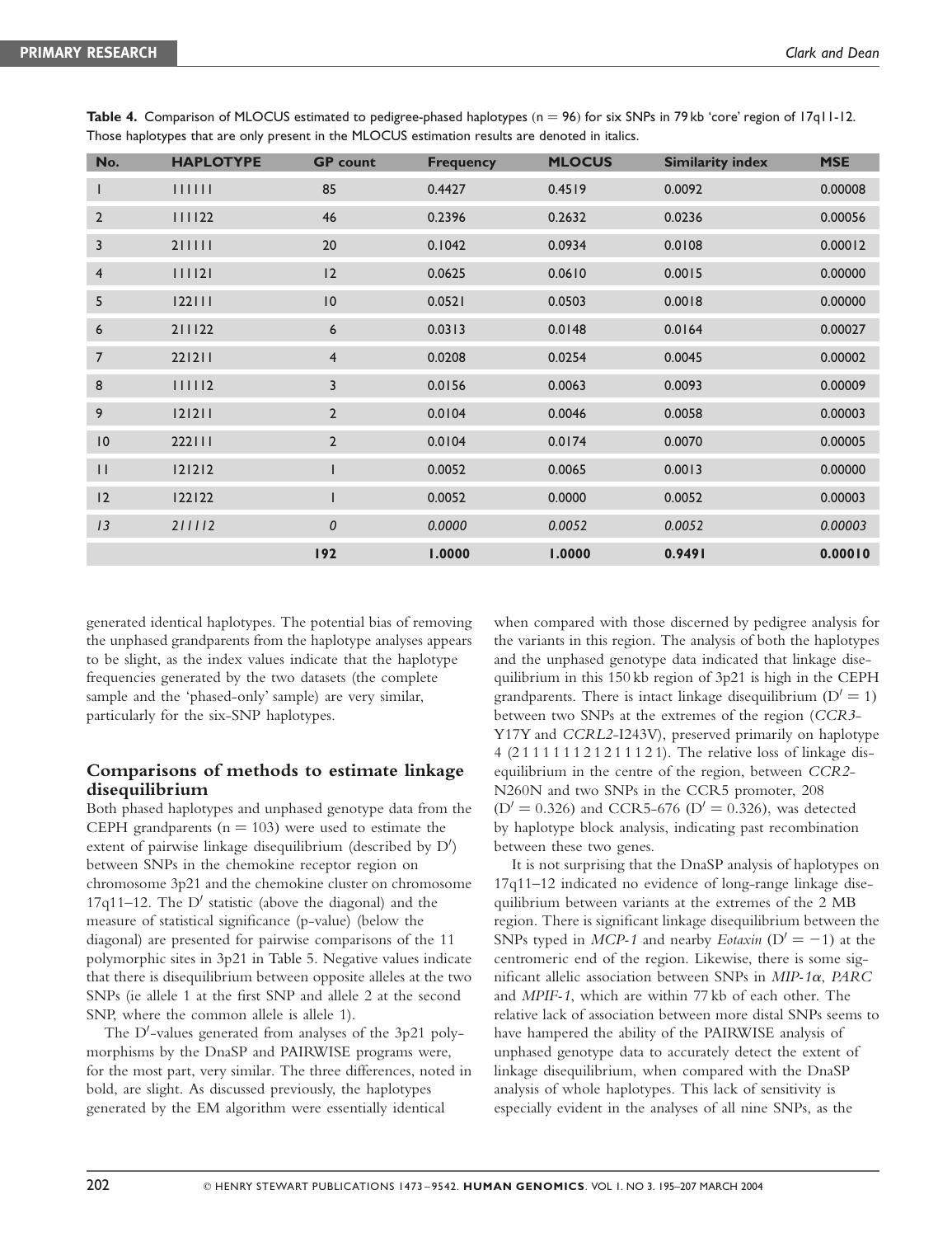| Values in the upper table (A) indicate D' values calculated in DnaSP from the pedigree-derived haplotypes. Values in the lower table (B) indicate D' values calculated using the<br>PAIRWISE program from the MLOCUS haplotype frequency estimates. Those values in boxed cells indicate non-significant results. D' estimates in the lower table denoted in<br>diagonal for each table indicate the pairwise D' value for pairs of SNPs in the CEPH grandparent sample (n = 103). p values for each test are indicated below the diagonal.<br>talics indicate differences from the values generated in DnaSP for that particular comparison of loci. | Table 5. Estimated D' values generated by two methods for all polymorphic loci in the 3p21 chemokine receptor gene region in the CEPH sample. Numbers above the |
|-------------------------------------------------------------------------------------------------------------------------------------------------------------------------------------------------------------------------------------------------------------------------------------------------------------------------------------------------------------------------------------------------------------------------------------------------------------------------------------------------------------------------------------------------------------------------------------------------------------------------------------------------------|-----------------------------------------------------------------------------------------------------------------------------------------------------------------|
|                                                                                                                                                                                                                                                                                                                                                                                                                                                                                                                                                                                                                                                       |                                                                                                                                                                 |
|                                                                                                                                                                                                                                                                                                                                                                                                                                                                                                                                                                                                                                                       |                                                                                                                                                                 |
|                                                                                                                                                                                                                                                                                                                                                                                                                                                                                                                                                                                                                                                       |                                                                                                                                                                 |
|                                                                                                                                                                                                                                                                                                                                                                                                                                                                                                                                                                                                                                                       |                                                                                                                                                                 |

|                     | <b>ALIA</b> | $-5048$ | 1433<br>ှ             | V641           | N260N          | 208            | 303            | 676            | L55Q           | D32            | <b>1243V</b>             |
|---------------------|-------------|---------|-----------------------|----------------|----------------|----------------|----------------|----------------|----------------|----------------|--------------------------|
| A. DnaSP            |             |         |                       |                |                |                |                |                |                |                |                          |
| CCR3(YI7Y)          |             |         |                       |                |                | $\overline{1}$ |                | $\frac{1}{1}$  |                |                |                          |
| $CCR2(-5048)$       | 0.138       |         | 0.777<br>$\mathsf{L}$ |                | $-0.851$       | $-0.875$       | $-0.904$       | $-0.875$       |                |                | $\overline{1}$           |
| $CCR2(-3433)$       | 0.016       | 0.053   |                       | $\overline{1}$ |                | 0.775          | 0.818          | 0.775          |                | $\overline{1}$ | $-0.573$                 |
| <b>CCR2(V64I)</b>   | 0.142       | < 0.001 | 0.009                 |                | $\overline{1}$ | $\overline{1}$ | $\overline{1}$ | $\overline{1}$ |                |                |                          |
| CCR2(N260N)         | 0.001       | 0.003   | 0.001                 | < 0.001        |                | 0.326          | 0.879          | 0.326          |                | $\overline{1}$ |                          |
| CCR5(208)           | < 0.001     | 0.001   | 0.001<br>V            | < 0.001        | < 0.001        |                |                |                |                | $\overline{1}$ | $\overline{1}$           |
| CCR5(303)           | < 0.001     | < 0.001 | 0.001                 | < 0.001        | < 0.001        | < 0.001        |                |                |                |                |                          |
| CCR5(676)           | < 0.001     | 0.001   | 0.001<br>V            | < 0.001        | < 0.001        | < 0.001        | < 0.001        |                |                | $\overline{1}$ | $\overline{\phantom{a}}$ |
| CCR5(LS5Q)          |             |         | 0.586                 |                | 0.189          | 0.161          | 0.061          | 0.161          |                | $\overline{1}$ |                          |
| CCR5(D32)           | 0.227       | 0.228   | 0.017                 | 0.226          | 0.001          | < 0.001        | < 0.001        | < 0.001        |                |                |                          |
| CCRL2(1243V)        | < 0.001     | 0.086   | 0.176                 | 0.139          | < 0.001        | < 0.001        | < 0.001        | < 0.001        |                | 0.143          |                          |
| <b>B. PAIRWISE</b>  |             |         |                       |                |                |                |                |                |                |                |                          |
| CCR3(YI7Y)          |             |         |                       |                |                | $\overline{1}$ |                | ī              |                |                |                          |
| $CCR2(-5048)$       | 0.123       |         | 0.777                 |                | $-0.847$       | $-0.876$       | $-0.903$       | $-0.876$       | $-0.163$       |                |                          |
| $CCR2(-3433)$       | 0.024       | 0.05    |                       | $\overline{1}$ |                | 0.781          | 0.828          | 0.781          |                | $\overline{1}$ | $-0.513$                 |
| CCR2(V64I)          | 0.133       | 0.001   | 0.014                 |                | $\overline{1}$ | $\overline{1}$ | $\overline{1}$ | $\overline{1}$ | $-0.123$       | $\overline{1}$ |                          |
| CCR2(N260N)         | < 0.001     | 0.006   | 0.001<br>V            | 0.002          |                | 0.355          | 0.882          | 0.355          |                |                |                          |
| CCR5(208)           | 0.001       | 0.001   | < 0.001               | < 0.001        | < 0.001        |                |                |                |                | $\overline{1}$ | $\overline{1}$           |
| CCR5(303)           | < 0.001     | < 0.001 | 0.001<br>V            | < 0.001        | < 0.001        | < 0.001        |                |                | $\overline{1}$ | $\overline{1}$ |                          |
| CCR5(676)           | 0.001       | 0.001   | 0.001<br>V            | < 0.001        | < 0.001        | < 0.001        | < 0.001        |                | $\overline{1}$ | $\overline{1}$ | $\overline{1}$           |
| CCRS(L55Q)          | 0.481       | 0.898   | 0.25                  | 0.925          | 0.14           | 0.084          | 0.033          | 0.084          |                | $\overline{1}$ |                          |
| CCR5(D32)           | 0.157       | 0.115   | 0.021                 | 0.125          | 0.003          | 0.001          | < 0.001        | 0.001          | 0.471          |                | $\overline{1}$           |
| <b>CCRL2(1243V)</b> | < 0.001     | 0.103   | 0.219                 | 0.112          | < 0.001        | < 0.001        | < 0.001        | < 0.001        | 0.455          | 0.134          |                          |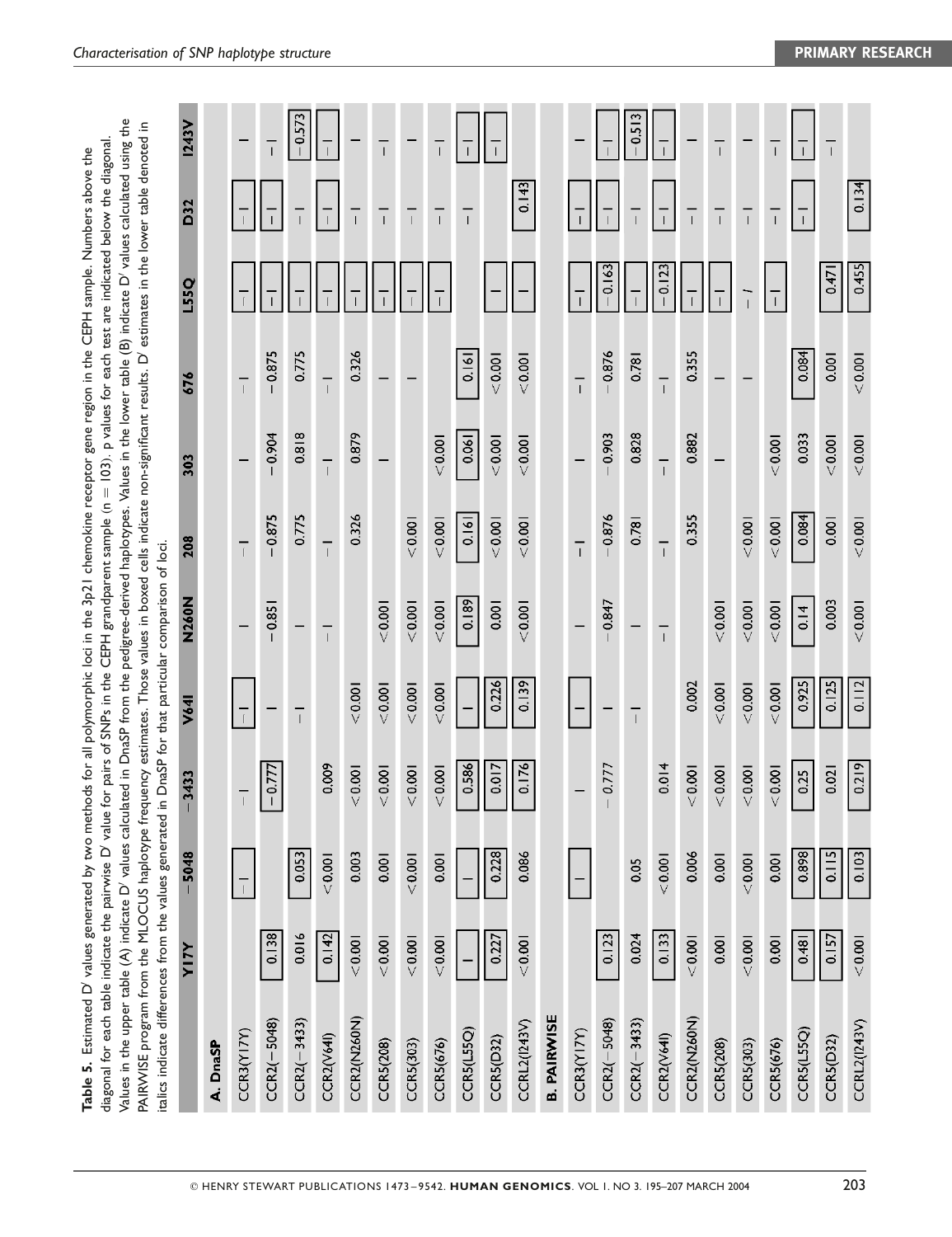|                    |         |                |                   |                   | diagonal. Values in the upper table (A) indicate D' values calculated in DnaSP from the pedigree-derived haplotypes. Values in the lower table (B) indicate D'-values calculated<br>Numbers above the diagonal for each table indicate the pairwise D' value for pairs of SNPs in the CEPH grandparent sample. p values for each test are indicated below the<br>using the PAIRWISE program from the MLOCUS haplotype frequency estimates. Those values in boxed cells indicate non-significant results. D'estimates in the lower table<br>denoted in italics indicate differences from the values generated in DnaSP for that particular comparison of loci. |          |                  |                   |          |
|--------------------|---------|----------------|-------------------|-------------------|---------------------------------------------------------------------------------------------------------------------------------------------------------------------------------------------------------------------------------------------------------------------------------------------------------------------------------------------------------------------------------------------------------------------------------------------------------------------------------------------------------------------------------------------------------------------------------------------------------------------------------------------------------------|----------|------------------|-------------------|----------|
|                    | MCP-I   | Eotaxin        | <b>ANTES</b><br>œ | (M106V)<br>MPIF-1 | <b>PARC(-116)</b>                                                                                                                                                                                                                                                                                                                                                                                                                                                                                                                                                                                                                                             | PARC(81) | <b>PARC(311)</b> | <b>PARC(6793)</b> | MIP-la   |
| A. DnaSP           |         |                |                   |                   |                                                                                                                                                                                                                                                                                                                                                                                                                                                                                                                                                                                                                                                               |          |                  |                   |          |
| MCP-I              |         | $\overline{1}$ | $-0.025$          | 0.171             | 0.098                                                                                                                                                                                                                                                                                                                                                                                                                                                                                                                                                                                                                                                         | 0.087    | 0.121            | 0.099             | 0.076    |
| Eotaxin            | < 0.001 |                | 0.07              | 0.051             | 0.098                                                                                                                                                                                                                                                                                                                                                                                                                                                                                                                                                                                                                                                         | 0.29     |                  | $-0.228$          | $-0.375$ |
| <b>RANTES</b>      |         | 0.766          |                   | 0.038             |                                                                                                                                                                                                                                                                                                                                                                                                                                                                                                                                                                                                                                                               |          |                  | 0.306             | 0.239    |
| MPIF-1(M106V)      | 0.801   | 0.619          | 0.715             |                   | 0.14                                                                                                                                                                                                                                                                                                                                                                                                                                                                                                                                                                                                                                                          | 0.012    | 0.416            | $-0.174$          | $-0.081$ |
| PARC(-116)         | 0.57    | 0.57           | 0.222             | 0.157             |                                                                                                                                                                                                                                                                                                                                                                                                                                                                                                                                                                                                                                                               |          |                  | $-0.379$          | $-0.309$ |
| PARC(81)           | 0.736   | 0.085          | 0.369             |                   | < 0.001                                                                                                                                                                                                                                                                                                                                                                                                                                                                                                                                                                                                                                                       |          |                  | $-0.773$          | 0.747    |
| PARC(311)          | 0.632   | 0.338          |                   | 0.039             | < 0.001                                                                                                                                                                                                                                                                                                                                                                                                                                                                                                                                                                                                                                                       |          |                  | 0.243             | 0.281    |
| <b>PARC(6793)</b>  | 0.351   | 0.264          | 0.426             | 0.649             | 0.305                                                                                                                                                                                                                                                                                                                                                                                                                                                                                                                                                                                                                                                         | 0.038    | 0.409            |                   | 0.829    |
| $MP-Ia$            | 0.443   | 0.083          | 0.163             | 0.82              | 0.435                                                                                                                                                                                                                                                                                                                                                                                                                                                                                                                                                                                                                                                         | 0.069    | 0.37             | < 0.001           |          |
| <b>B. PAIRWISE</b> |         |                |                   |                   |                                                                                                                                                                                                                                                                                                                                                                                                                                                                                                                                                                                                                                                               |          |                  |                   |          |
| MCP-I              |         | $-0.940$       | 0.192             | $-0.060$          | 0.379                                                                                                                                                                                                                                                                                                                                                                                                                                                                                                                                                                                                                                                         | 0.297    | 0.557            | 0.110             | 0.072    |
| Eotaxin            | < 0.001 |                | 0.033             | 0.244             | 0.102                                                                                                                                                                                                                                                                                                                                                                                                                                                                                                                                                                                                                                                         | 0.199    | $-0.324$         | 0.359             | 0.378    |
| RANTES             | 0.146   | 0.803          |                   | 0.116             | $-0.052$                                                                                                                                                                                                                                                                                                                                                                                                                                                                                                                                                                                                                                                      | $-0.031$ | $-0.077$         | 0.328             | 0.004    |
| MPIF-1 (M106V)     | 0.591   | 0.474          | 0.845             |                   | 0.288                                                                                                                                                                                                                                                                                                                                                                                                                                                                                                                                                                                                                                                         | 0.147    | 0.593            | $-0.154$          | $-0.061$ |
| $PARC(-116)$       | 0.002   | 0.408          | 0.521             | < 0.001           |                                                                                                                                                                                                                                                                                                                                                                                                                                                                                                                                                                                                                                                               |          |                  | $-0.371$          | $-0.077$ |
| PARC(81)           | 0.052   | 0.193          | 0.721             | 0.157             | < 0.001                                                                                                                                                                                                                                                                                                                                                                                                                                                                                                                                                                                                                                                       |          | $\overline{1}$   | 0.554             | 0.474    |
| <b>PARC(311)</b>   | 0.015   | 0.643          | 0.560             | < 0.001           | < 0.001                                                                                                                                                                                                                                                                                                                                                                                                                                                                                                                                                                                                                                                       | 0.478    |                  | 0.014             | 0.323    |
| <b>PARC(6793)</b>  | 0.546   | 0.049          | 0.303             | 0.567             | 0.214                                                                                                                                                                                                                                                                                                                                                                                                                                                                                                                                                                                                                                                         | 0.132    | 0.962            |                   | 0.935    |
| $MP-la$            | 0.728   | 0.067          | 0.990             | 0.840             | 0.818                                                                                                                                                                                                                                                                                                                                                                                                                                                                                                                                                                                                                                                         | 0.254    | 0.211            | < 0.001           |          |

Table 6. Estimated D<sup>o</sup> values generated by two methods for all nine SNPs in the 2 Mb chemokine gene region on chromosome 17q11-12 in CEPH grandparents (n = 87).

Table 6. Estimated D' values generated by two methods for all nine SNPs in the 2 Mb chemokine gene region on chromosome 17q11-12 in CEPH grandparents (n = 87).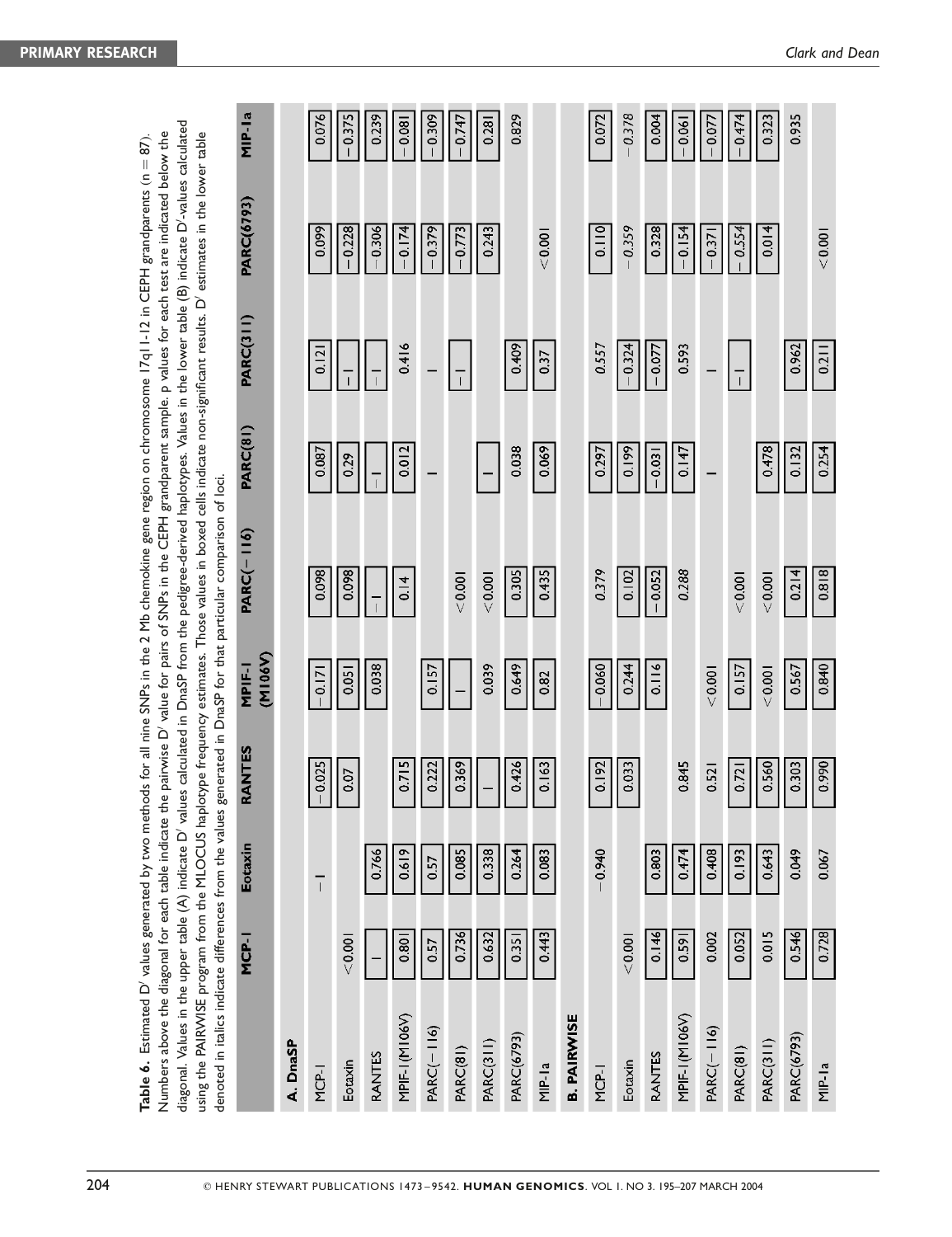|                    | onal. Values in the upper table (A) indicate D' values calculated in DnaSP from the pedigree-derived haplotypes. Values in the lower table (B) indicate D' values calculated using<br>the PAIRWISE program from the MLOCUS haplotype frequency estimates. Those values in boxed cells indicate non-significant results. D'estimates in the lower table denoted<br>in italics indicate differences from the values generated in DnaSP for that particular comparison of loci. |                   |          |                |                   |                 |
|--------------------|------------------------------------------------------------------------------------------------------------------------------------------------------------------------------------------------------------------------------------------------------------------------------------------------------------------------------------------------------------------------------------------------------------------------------------------------------------------------------|-------------------|----------|----------------|-------------------|-----------------|
|                    | <b>MPIF-I(M106V)</b>                                                                                                                                                                                                                                                                                                                                                                                                                                                         | <b>PARC(-116)</b> | PARC(81) | PARC(311)      | <b>PARC(6793)</b> | $MIP-Ia(-1541)$ |
| A. DnaSP           |                                                                                                                                                                                                                                                                                                                                                                                                                                                                              |                   |          |                |                   |                 |
| MPIF-1(M106V)      |                                                                                                                                                                                                                                                                                                                                                                                                                                                                              | 0.174             | $-0.105$ | 0.597          | $-0.157$          | 0.023           |
| $PARC(-116)$       | 0.105                                                                                                                                                                                                                                                                                                                                                                                                                                                                        |                   |          |                | $-0.268$          | $-0.172$        |
| PARC(81)           |                                                                                                                                                                                                                                                                                                                                                                                                                                                                              | < 0.001           |          | $\overline{1}$ | $-0.786$          | $-0.758$        |
| PARC(311)          | 0.009                                                                                                                                                                                                                                                                                                                                                                                                                                                                        | < 0.001           |          |                | 0.48              | 0.511           |
| <b>PARC(6793)</b>  | 0.552                                                                                                                                                                                                                                                                                                                                                                                                                                                                        | 0.454             | 0.034    | 0.19           |                   | 0.898           |
| $MIP-la$           | 0.839                                                                                                                                                                                                                                                                                                                                                                                                                                                                        | 0.796             | 0.065    | 0.082          | 10000             |                 |
| <b>B. PAIRWISE</b> |                                                                                                                                                                                                                                                                                                                                                                                                                                                                              |                   |          |                |                   |                 |
| MPIF-1(M106V)      |                                                                                                                                                                                                                                                                                                                                                                                                                                                                              | 0.302             | $-0.120$ | 0.640          | $-0.720$          | 0.566           |
| $PARC(-116)$       | 0.001                                                                                                                                                                                                                                                                                                                                                                                                                                                                        |                   |          |                | $\overline{1}$    | $-0.789$        |
| PARC(81)           | 0.298                                                                                                                                                                                                                                                                                                                                                                                                                                                                        | < 0.001           |          | $\overline{1}$ | $\overline{1}$    | $\vec{L}$       |
| PARC(311)          | < 0.001                                                                                                                                                                                                                                                                                                                                                                                                                                                                      | < 0.001           | 0.468    |                | 0.559             | 0.398           |
| <b>PARC(6793)</b>  | 0.002                                                                                                                                                                                                                                                                                                                                                                                                                                                                        | 0.001             | 0.007    | 0.054          |                   | 0.908           |
| $MIP-la$           | 0.029                                                                                                                                                                                                                                                                                                                                                                                                                                                                        | 0.016             | 0.015    | 0.486          | < 0.001           |                 |

**Table 7.** Estimated D<sup>o</sup> values generated by two methods for six SNPs in the 79 kb 'core' region of three chemokine genes on chromosome 17q11–12 in CEPH. Numbers above the diagonal for each table indicate the pairwise D' value for pairs of SNPs in the CEPH grandparent sample (n = 96). p values for each test are indicated below the diag-

Table 7. Estimated D' values generated by two methods for six SNPs in the 79 kb 'core' region of three chemokine genes on chromosome 17q11-12 in CEPH. Numbers

above the diagonal for each table indicate the pairwise D' value for pairs of SNPs in the CEPH grandparent sample ( $n = 96$ ). p values for each test are indicated below the diag-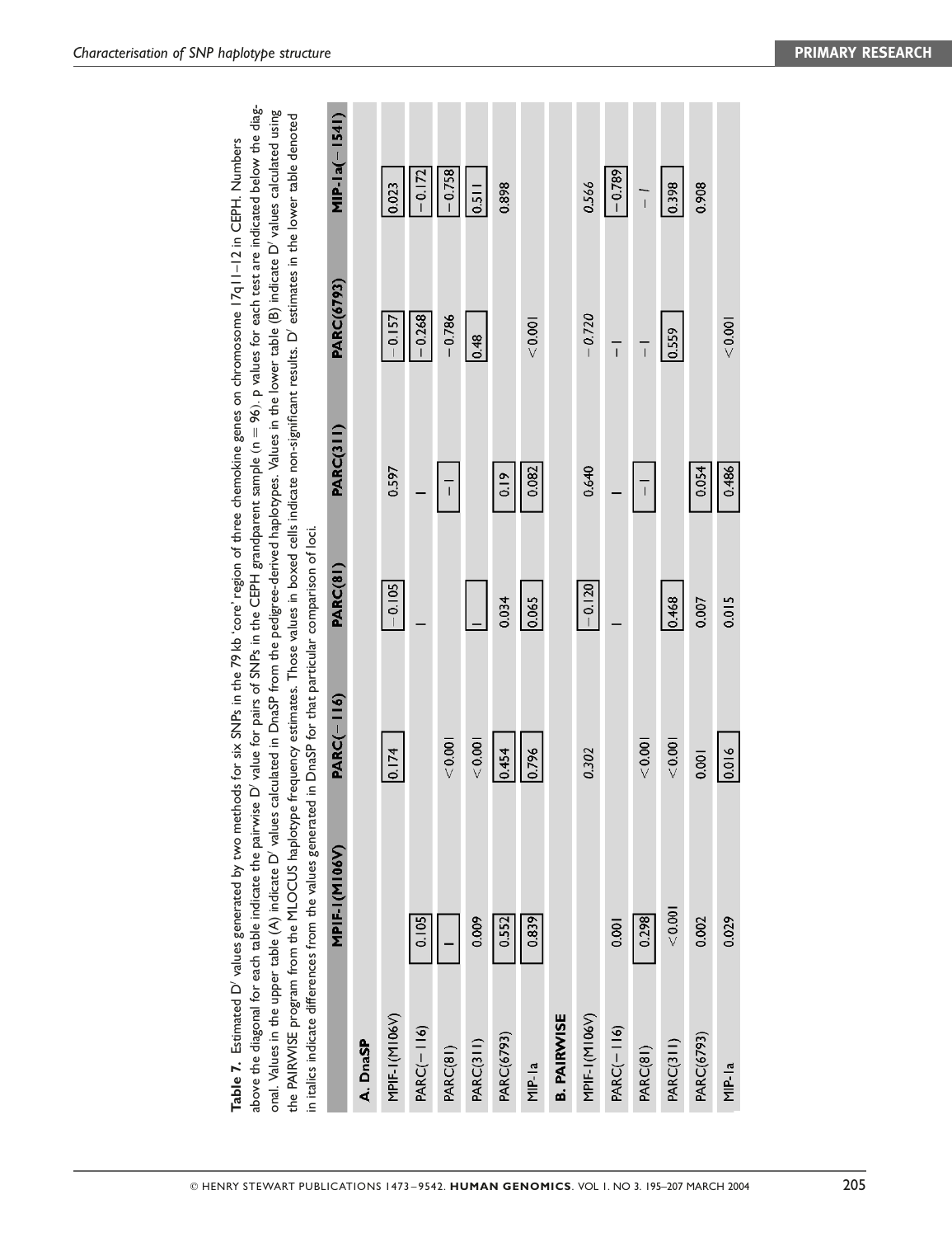multitude of haplotypes (including spurious haplotypes generated by the EM estimation) created false-positive associations between distal variants (such as between MCP-1 and SNPs in PARC) (Tables 6 and 7).

# **Discussion**

Given the potential accuracy of low-cost statistical methods, and the current high cost of molecular haplotyping and pedigree analysis, statistical estimation to determine haplotypes may be a cost-effective strategy for many gene regions. As a minimum, statistical estimation can be used to determine the overall need for molecular haplotyping and to specify where in the dataset molecular haplotyping would provide the most benefit.41–43 Independent assessments of the effectiveness of the EM algorithm have been discussed at length.<sup>38,44,45</sup> Xu et al.  $(2002)^{46}$  discuss a comparison of three computational algorithms for estimating haplotype frequencies: the Clark (1990) rule-based method, $47$  the EM algorithm and the Stephens et al. (2001) Bayesian PHASE method.<sup>48</sup> Using previously described criteria, $37$  Xu et al. found that all three methods performed better for regions with a high degree of linkage disequilibrium, such as in the NAT2 gene, than for regions where linkage disequilibrium is not maintained (chromosome 8p22) when compared with haplotypes determined by molecular methods.<sup>46</sup>

The purpose of the evaluation presented here is to establish the accuracy of statistical estimation in these chemokine and chemokine receptor gene clusters. Estimated haplotypes from unphased genotypes were compared with haplotypes derived empirically from pedigree analysis in the CEPH grandparent sample ( $n = 103$ ). How the EM algorithm responds to irregular linkage disequilibrium, sample size, different levels of polymorphism and deviations from HWE is critical for the effectiveness of haplotype estimation.<sup>38</sup> These conditions will be affected by the genomic environment of the region of interest, the history of the population from which the samples were selected and the quality of the genotype data. While these validation results cannot control for all these variables, an attempt was made to explore how the EM algorithm responds to the conditions of the gene clusters studied on chromosomes 3p21 and 17q11–12 in a European-derived sample set.

A greater degree of linkage disequilibrium between SNPs, and therefore fewer haplotypes, increases the accuracy of the EM algorithm and aids subsequent estimates of measures of linkage disequilibrium (such as  $D'$ ). This is evident from the results of estimations of haplotype frequency and linkage disequilibrium in the 150 kb region on 3p21. Relatively few haplotypes explain the variation between these SNPs, at least in the CEPH grandparent sample. Indeed, there is intact linkage disequilibrium at the extremes of this region, as  $CCR3-Y17Y$  and  $CCRL2-I243V$  have a pairwise D'-value of 1. The haplotype block analysis also indicates a fairly simple structure, as both tests applied here found only two blocks, with what appeared to be a past recombination event between CCR2 and CCR5.

The degree of linkage disequilibrium between SNPs is one of the most important factors in the ability of the EM algorithm to properly detect haplotypes in population samples.<sup>38,44</sup> The analysis presented here shows that the EM algorithm accurately describes the haplotype structure and patterns of pairwise linkage disequilibrium on chromosome 3p21 (a region of higher linkage disequilibrium). As for chromosome 17, it is important to note that, because of the relatively few SNPs assessed (a total of nine), this analysis is a low resolution evaluation of haplotypes and linkage disequilibrium across a large region (2 Mb). While including only the 'core' region of 17q11–12 yields more accurate estimates of haplotype frequencies and linkage disequilibrium, these analyses still include a relatively sparse sampling of SNPs (six in 77 kb). The results of the pedigree analysis indicate that, while haplotype estimations in the chemokine receptor cluster on 3p21 may be fairly straightforward, special care must be taken for any haplotype inference in the chemokine genes on chromosome 17. More SNP genotype data, especially in the chromosome 17 chemokine genes, will no doubt aid in further characterisation of variation and linkage disequilibrium in these gene regions, as well as improve the accuracy of future haplotype analyses.

# Acknowledgments

The authors would like to thank Bert Gold, Jim Lautenberger, Raymond Peterson and George Nelson for helpful discussion of haplotype analysis. Bill Modi, Noah Metheny and Julie Bergeron provided technical assistance with some TaqMan assays, and the LGD Cell Repository aided with DNA extraction. Jeff Long provided software and Carrie Pfaff performed necessary program modifications for this analysis. We also wish to thank the two anonymous reviewers for helpful comments.

## References

- 1. Bazan, J.F., Bacon, K.B., Hardiman, G. et al. (1997), 'A new class of membrane-bound chemokine with a CX3C motif', Nature Vol. 385, pp. 640–644.
- 2. Pan, Y., Lloyd, C., Zhou, W. et al. (1997), 'Neurotactin, a membraneanchored chemokine upregulated in brain inflammation [published erratum appears in Nature (1997), Vol. 389, p.100]', Nature Vol. 387, pp. 611–617.
- 3. Yoshida, T., Imai, T., Kakizaki, H. et al. (1995), 'Molecular cloning of a novel C or gamma type chemokine, SCM-1', FEBS Lett. Vol. 360, pp. 155–159.
- 4. Yoshida, T., Imai, T., Kakizaki, H. et al. (1998), 'Identification of single C motif-1/lymphotactin receptor XCR1', J. Biol. Chem. Vol. 273, pp. 16551–16554.
- 5. Cocchi, F., DeVico, A.L., Garzino-Demo, A. et al. (1995), 'Identification of RANTES, MIP-1 alpha, and MIP-1 beta as the major HIV-suppressive factors produced by  $CDS + T$  cells', Science Vol. 270, pp. 1811–1815.
- Dean, M., Carrington, M., Winkler, C. et al. (1996), 'Genetic restriction of HIV-1 infection and progression to AIDS by a deletion allele of the CKR5 structural gene. Hemophilia Growth and Development Study,